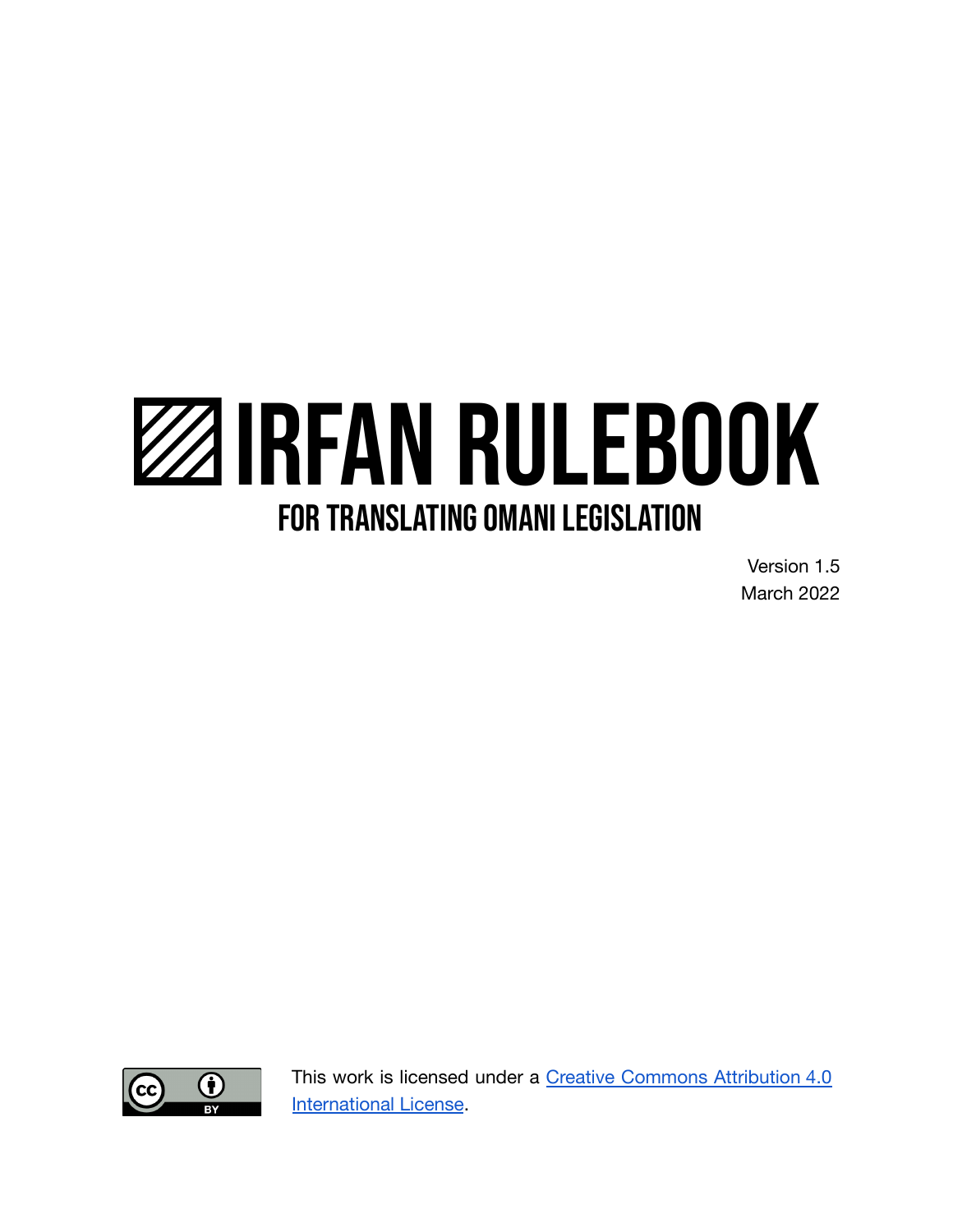#### *Table of Contents*

| <b>INTRODUCTION</b>                   | $\overline{\mathbf{4}}$ |
|---------------------------------------|-------------------------|
| <b>1. GENERAL</b>                     | $6\phantom{1}6$         |
| 2. TITLE                              | 6                       |
| <b>3. DECREE NUMBERS</b>              | $6\phantom{1}6$         |
| <b>4. RECITALS</b>                    | $\overline{7}$          |
| <b>5. ARTICLE NUMBERS</b>             | $\overline{7}$          |
| <b>6. DEFINED TERMS</b>               | $\overline{7}$          |
| 7. CAPITALISATION IN GENERAL          | 8                       |
| <b>8. OMANI NAMES</b>                 | 8                       |
| <b>9. HONORIFICS</b>                  | 9                       |
| <b>10. NAMES OF PLACES</b>            | 9                       |
| <b>11. NAMES OF COMPANIES</b>         | 10                      |
| <b>12. DATES</b>                      | 10                      |
| <b>13. NUMBERING IN GENERAL</b>       | 11                      |
| <b>14. CURRENCY</b>                   | 12                      |
| <b>15. PUNCTUATION</b>                | 12                      |
| <b>15. BULLET POINTS</b>              | 14                      |
| <b>16. ABBREVIATIONS</b>              | 14                      |
| <b>17. TITLES OF AGREEMENTS</b>       | 15                      |
| <b>18. REPEALED TEXT</b>              | 15                      |
| <b>19. GENDER PRONOUNS</b>            | 15                      |
| <b>ANNEX 1: NAMES OF WILAYAT</b>      | 16                      |
| <b>ANNEX 2: NAMES OF GOVERNORATES</b> | 19                      |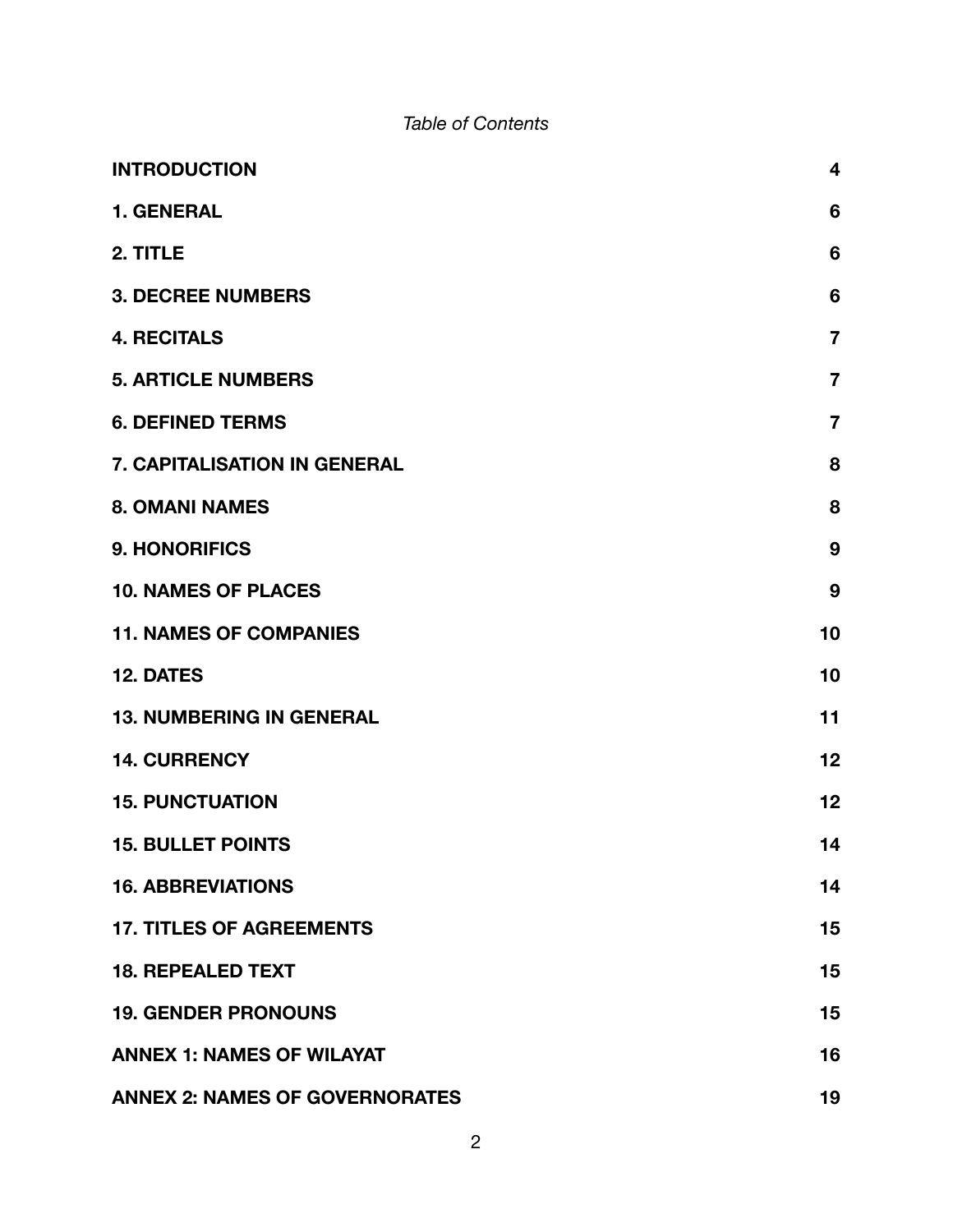#### **[ANNEX 3: MILITARY RANKS](#page-18-1) [19](#page-18-1)**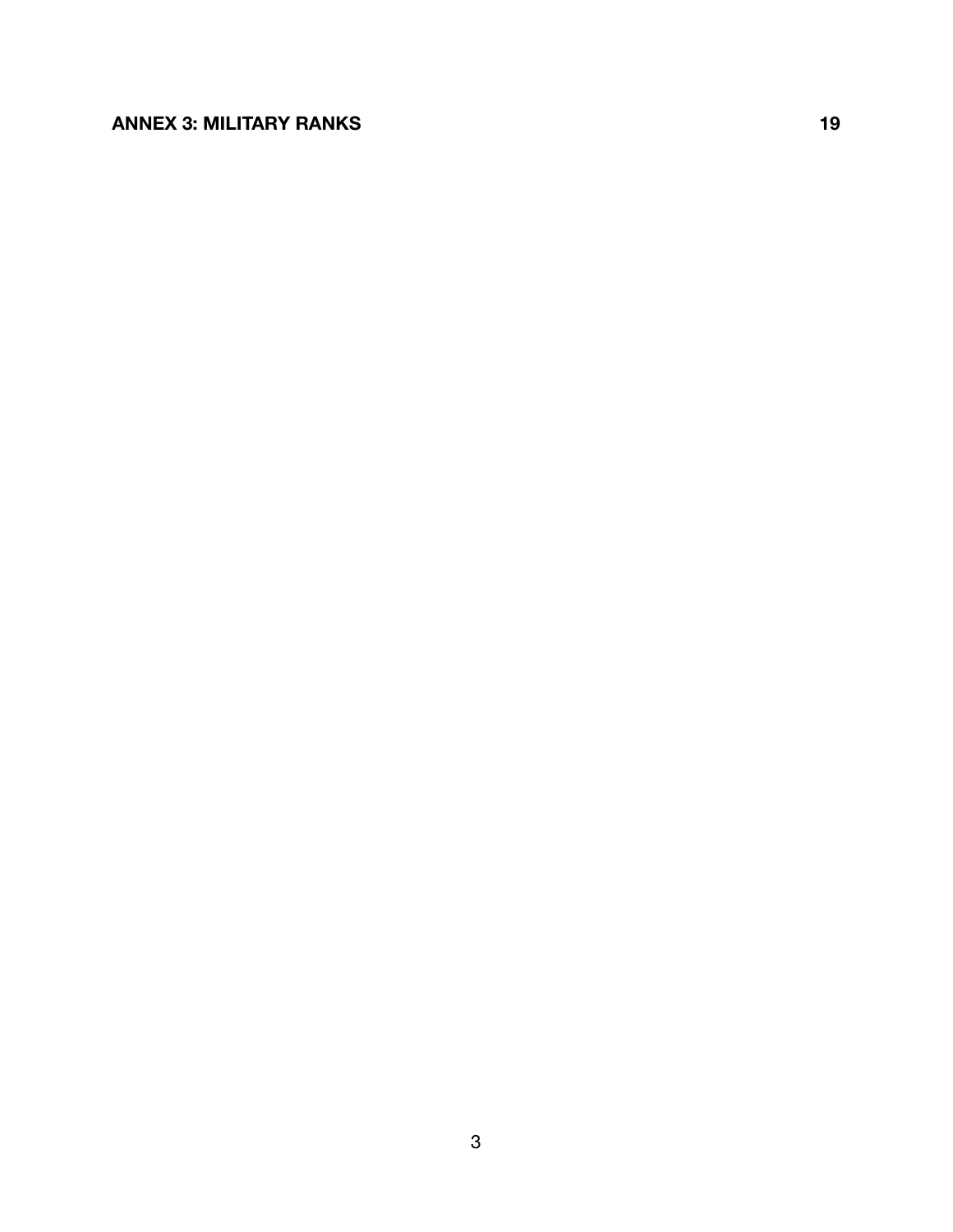# <span id="page-3-0"></span>INTRODUCTION

The objective of this rulebook is to improve the quality and ensure consistency in the translations of Omani legislation by setting language, style, and formatting rules. This rulebook is not intended to be used as a dictionary. The rules in this rulebook are also not necessarily definitive, and context might require deviation.

When translating any legislation, we highly encourage translators to follow the following three key principles:

- 1. **Consistency:** If there is one principle that you must follow, it should be consistency. If you translate a certain Arabic term into English, then use that same English term throughout the document unless there is a good reason not to. For example, if you translate مخالفة as "violation", you must consistently use that term and not switch between "infraction", "offence", and "violation" arbitrarily. However, certain Arabic terms have different meanings depending on the context. For example, the term ساعة in Arabic can mean "watch", "clock", or "hour" depending on the context, and you must obviously distinguish between these translations.
- 2. **Retain Structure:** Retain the structure of the original text as much as possible. If the original Arabic text has one paragraph under an article, do not split it into two even if that might make the text more understandable. This is important because a law may refer to a specific provision on the basis of the structure of the text (e.g. it might make reference to "the second paragraph under Article 2" despite the fact that relevant the paragraph is not numbered). For the same reason, do not merge two paragraphs into one in an effort to make the text clear and cohesive. However, adding more commas to a sentence and, in exceptional cases, breaking a sentence into two sentences using a period to improve readability is acceptable.
- 3. **Avoid Legal Jargon:** Simplicity is key. The objective of a translation is to make the law accessible to as many people as possible. Therefore, do not use complicated language or legal jargon to make the text sound "fancy" or "legal" when the same idea can be communicated using simpler language. If, however, a certain concept is universally known by a Latin term, for example, *pro rata* or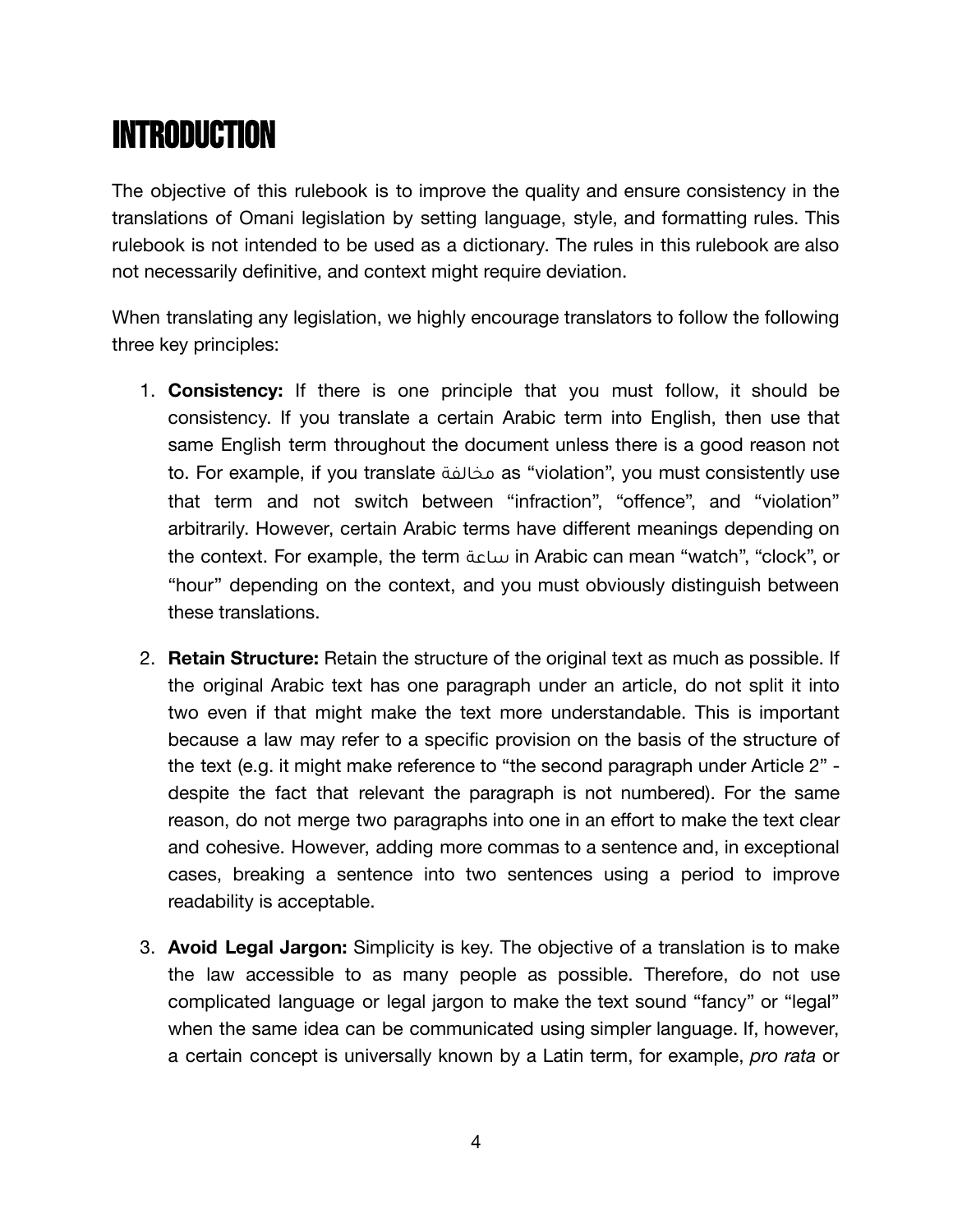*force majeure*, then you should use this universally accepted term even if it is not an English term.

Contributors: Riyadh Al-Balushi, Al-Waleed Al-Kiyumi, Muzna Al-Habsi, Mohamed Al-Tai, Al-Hasan Al-Farsi, Mohamed Baabood, Nasra Al-Jabri, Asia Al-Ruqaishi, Nawal Al-Harthi, Husain Abdulwahid, Fatma Al-Hinai, Yousuf Al-Busaidi, and Ali Al-Abri.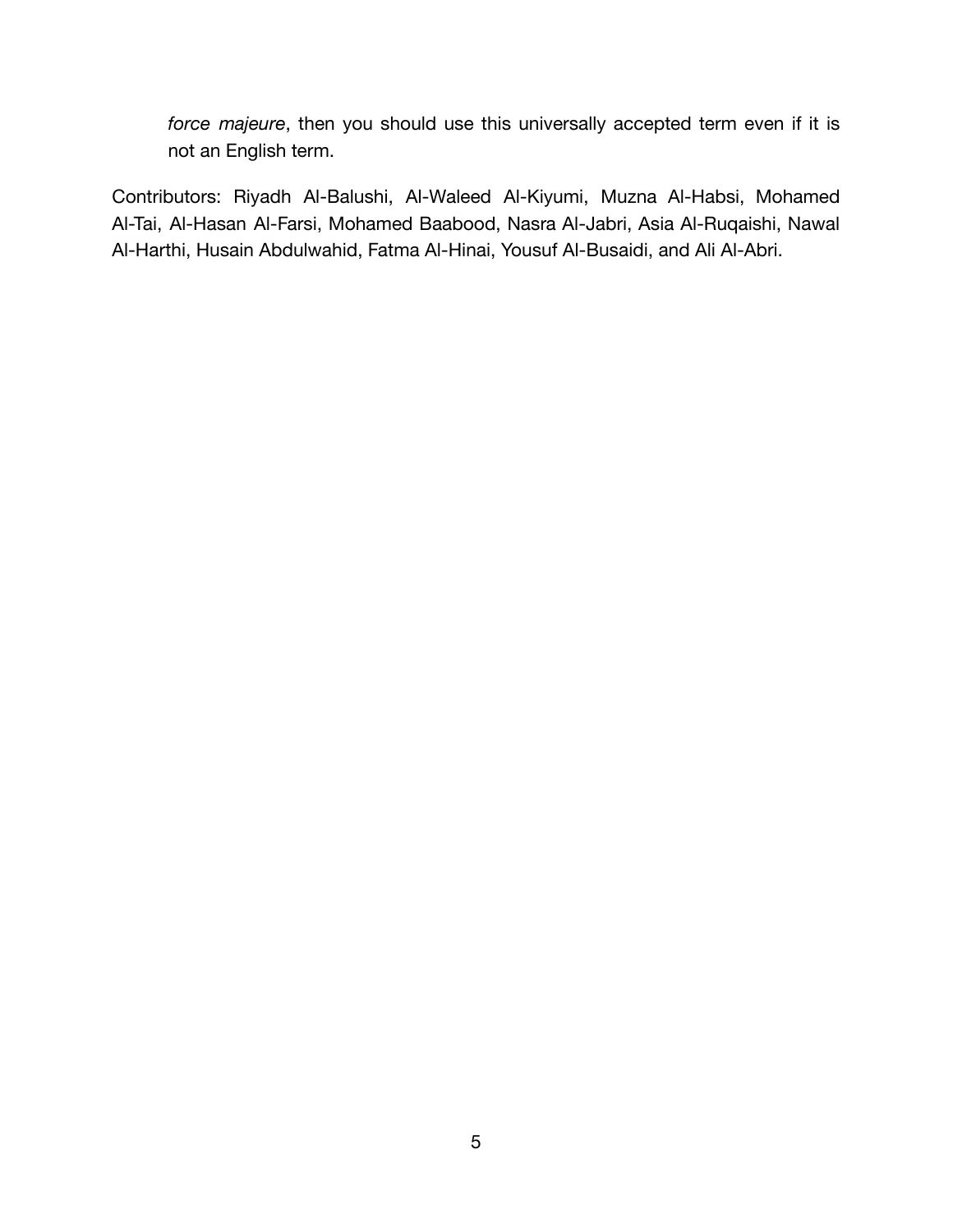# <span id="page-5-0"></span>1.GENERAL

1.1 Use standard British spelling.

1.2 Use the term "Royal Decree" and not "Sultani Decree".

# <span id="page-5-1"></span>2.TITLE

2.1 Place the term "Royal Decree" alongside its number on a separate line from the actual text of the title of the decree.

2.2 Set title capitalisation using the Chicago Manual of Style standard (i.e. capitalise all main terms in the title). You can use the Title Case Converter [<https://titlecaseconverter.com/](https://titlecaseconverter.com/)> to automatically capitalise the relevant text or to confirm that you have used this standard correctly.

2.3 Set the formatting of the title to **bold**.

| <b>Good Example</b>                       | <b>Bad Example</b>                     |
|-------------------------------------------|----------------------------------------|
| Royal Decree 1/2019                       | Royal Decree 1/2019 Ratifying The      |
| Ratifying the General Budget of the State | General Budget Of The State For Fiscal |
| for Fiscal Year 2019                      | Year 2019                              |

### <span id="page-5-2"></span>3. DECREE NUMBERS

3.1 Do not use the terms "Number" or "No." in the title or in any other place where a royal decree number is referred to. Instead, immediately place the digits after the term "Royal Decree".

3.2 Do not insert any spaces before or after the "/" when referring to a royal decree number.

3.2 Use the following format for the royal decree: [Sequence Number]/[Year].

| <b>Good Example</b> | <b>Bad Example</b>        |
|---------------------|---------------------------|
| Royal Decree 1/2019 | Royal Decree No. 1 / 2019 |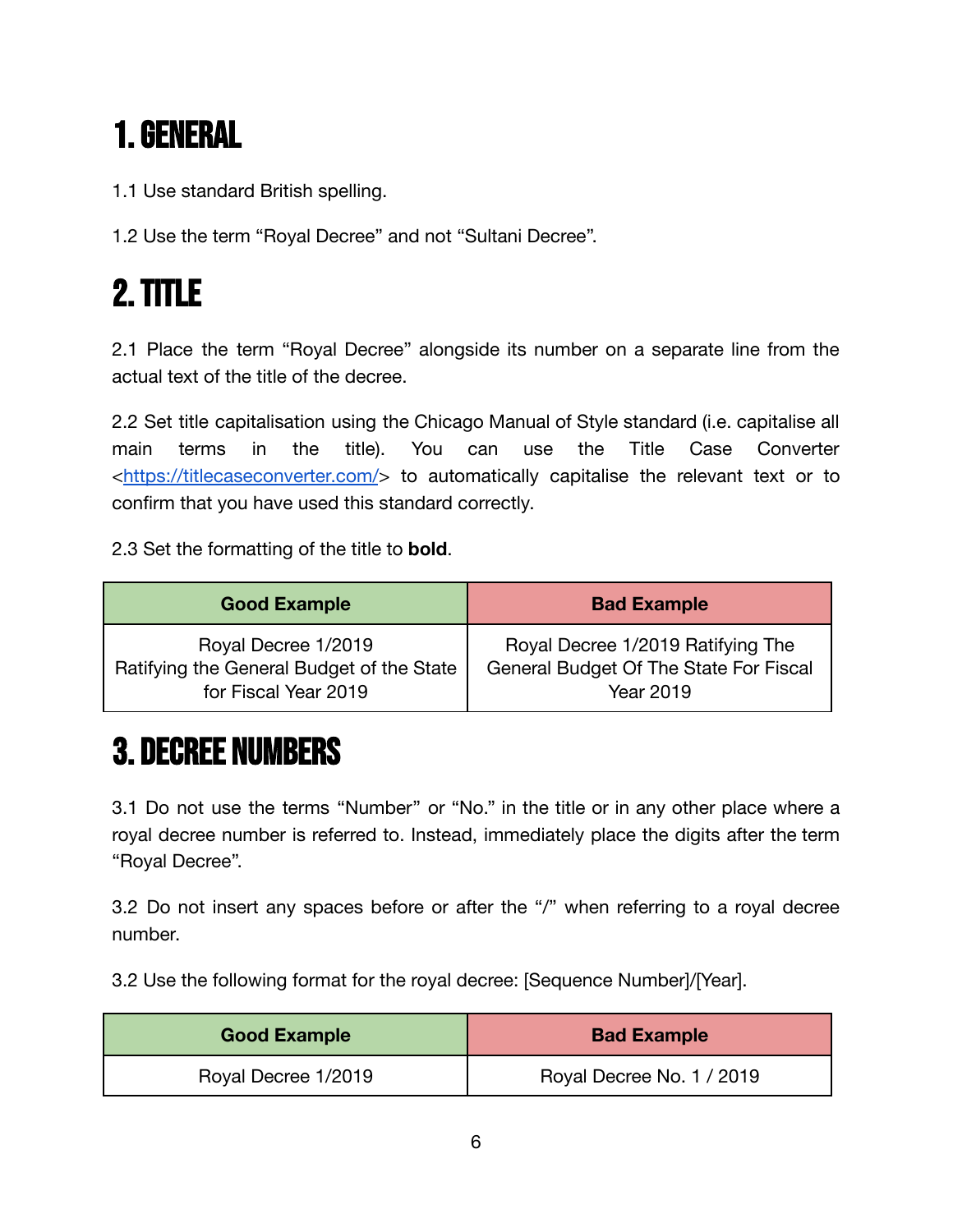# <span id="page-6-0"></span>4. RECITALS

4.1 Do not set the formatting of any of the recitals to bold irrespective of how the Arabic version uses bold. This means that even "We, Haitham..." must not be formatted in bold.

4.2 Do not use "and" in the series of legal instruments cited in the recitals except for the last item in the series.

4.3 End the closing recital "and in pursuance of public interest," with a comma, not a period.

4.4 Do not capitalise the opening statement "have decreed…", but set its formatting to bold and centred.

#### <span id="page-6-1"></span>5. ARTICLE NUMBERS

5.1 Use Roman numerals to number articles in the royal decree.

5.2 Use Arabic numerals to number articles in the law attached to the royal decree.

5.3 Use the Latin term *bis* as a translation for "مكررا "and place it directly after the article number with no spacing.

| <b>English</b>  | <b>Arabic</b>        |
|-----------------|----------------------|
| Article 10bis   | المادة (١٠ مكرراً)   |
| Article 10bis 1 | المادة (١٠ مكرراً ١) |

# <span id="page-6-2"></span>6. DEFINED TERMS

6.1 Contrary to common practice, do not capitalise defined terms. Capitalisation does not exist in Arabic and, at times, you will find that Arabic drafting combines two or more defined terms into one phrase in the body of the law. This makes it impossible to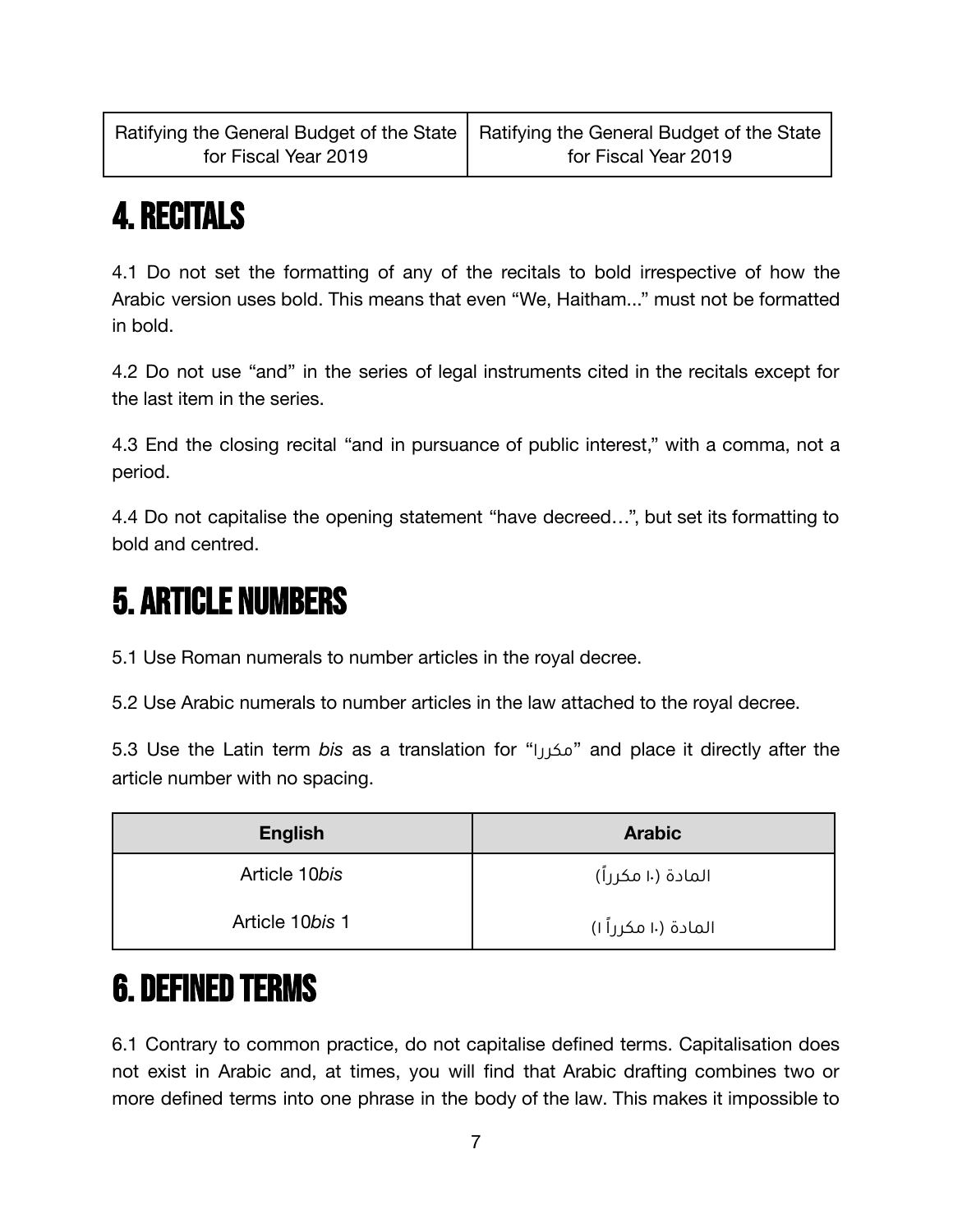consistently use defined terms in the form they appear in the definitions section. For example, the law might define "artisanal fishing" and "commercial fishing" as two separate terms, and then will refer to them as "artisanal and commercial fishing" instead of "artisanal fishing and commercial fishing".

# <span id="page-7-0"></span>7.CAPITALISATION IN GENERAL

7.1 Avoid capitalisation unless a specific rule requires otherwise.

7.2 Contrary to common practice, do not capitalise the terms "article", "agreement", "decree", or "paragraph" when they appear in the middle of a sentence. The only exception is when referring to the title of a document or a legal instrument. For example, if you refer to a specific royal decree, you should capitalise the reference: Royal Decree 1/2019.

7.3 Capitalise full titles of government posts and bodies (e.g. Minister of Education).

7.4 The following terms must always be capitalised:

- (a) Sultan
- (b) Sultanate

# <span id="page-7-1"></span>8. OMANI NAMES

- 8.1 Use a hyphen to connect names with prefixes such as "Al" (e.g. "Al-Waleed").
- 8.2 Connect compound names such as "Abdulaziz" and "Abdulwahab".
- 8.3 Capitalise the "A" in the prefix "Al" used in names.
- 8.4 Do not capitalise "bin" when used to connect the first name with the middle name.

| <b>Good Example</b>      | <b>Bad Example</b>       |
|--------------------------|--------------------------|
| Mohamed bin Mazin Al-Tai | Mohamed Bin Mazin al Tai |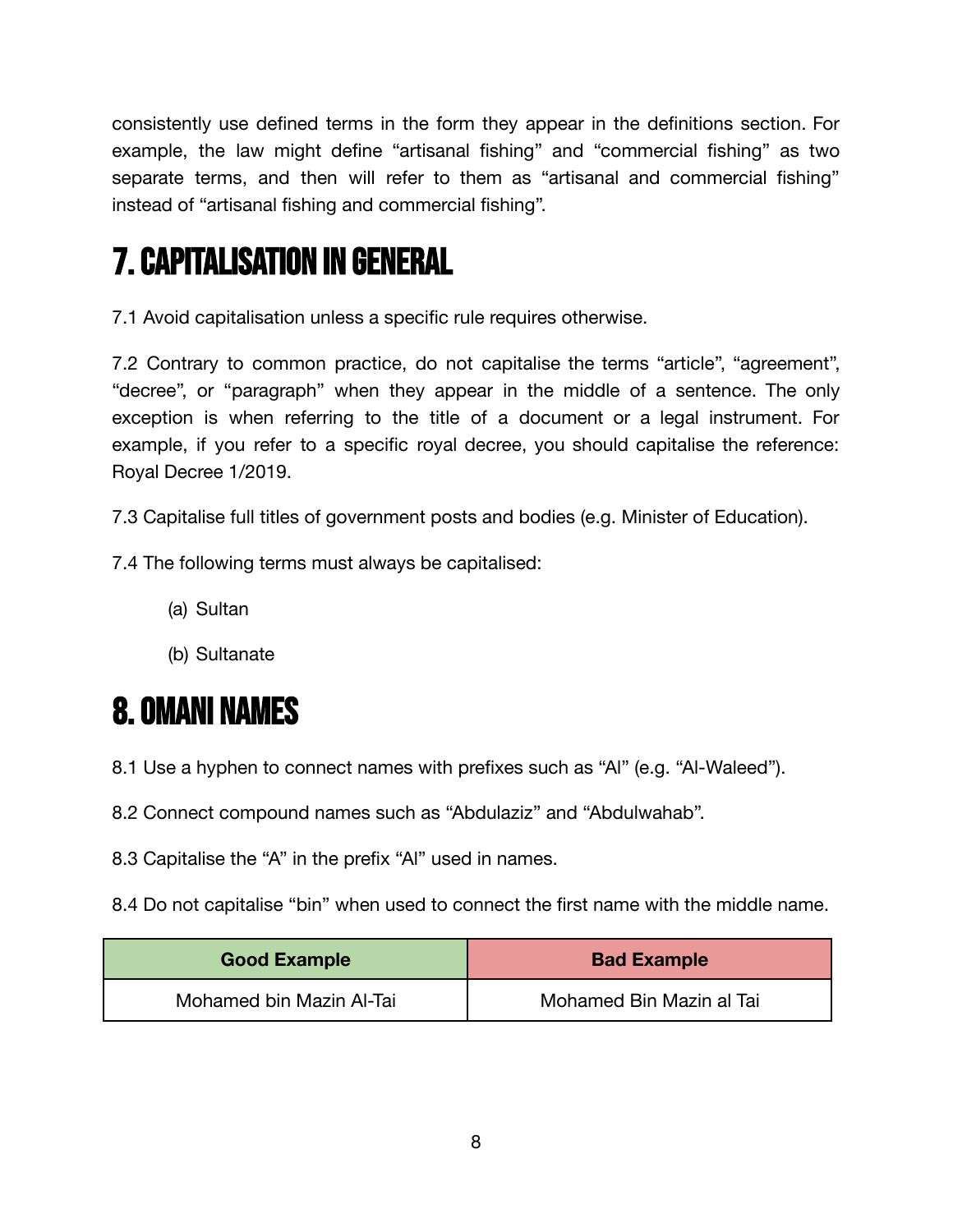# <span id="page-8-0"></span>9. HONORIFICS

9.1 Capitalise honorific titles such as "Dr", "Sheikh", and "Sayyid".

9.2 Do not abbreviate the terms "Sheikh" or "Engineer" when used as an honorific.

9.3 Do not place a period after terms such as "Dr".

9.4 Use the following list of translations for honorifics:

| <b>English</b> | <b>Arabic</b> |
|----------------|---------------|
| Dr             | الدكتور       |
| Engineer       | المهندس       |
| Sayyid         | السيد         |
| Sheikh         | الشيخ         |

# <span id="page-8-1"></span>**10. NAMES OF PLACES**

10.1 Do not include "Al" in the English name of a place (e.g. "Al-Rustaq" becomes "Rustaq" and "Al-Seeb" becomes "Seeb").

10.2 Apply the previous rule to governorates as well as wilayat (e.g. "Al-Dakhiliya" becomes "Dakhiliya" and "Al-Batinah North" becomes "Batinah North").

10.3 Use the structure of "the Wilayat of X" and "the Governorate of X" instead of the "X Wilayat" and "X Governorate".

| <b>Good Example</b>   | <b>Bad Example</b>        |
|-----------------------|---------------------------|
| Governorate of Muscat | <b>Muscat Governorate</b> |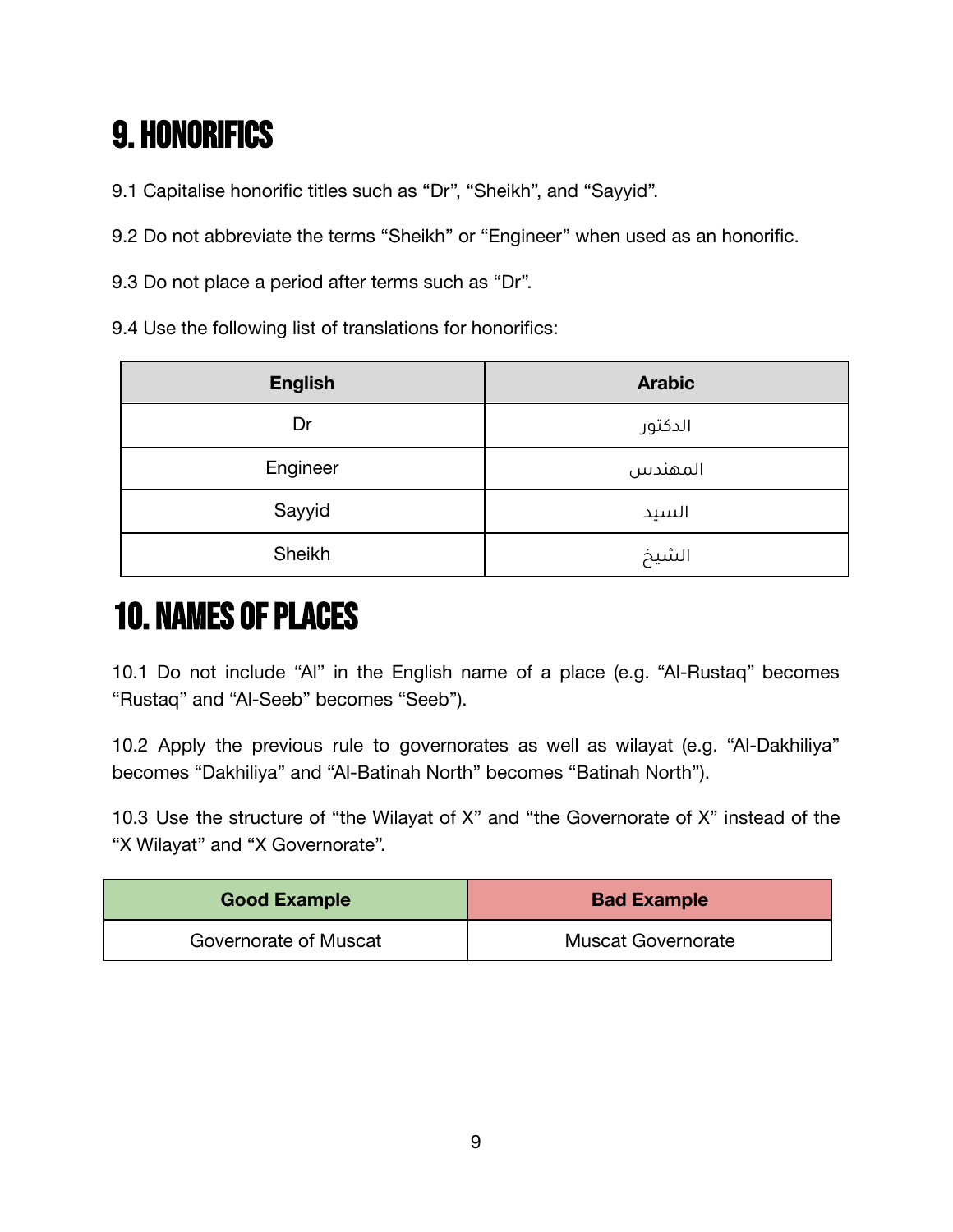10.4 Rule 10.1 does not apply to compound names. For example, Al-Jabal Al-Akhdar should not be written as Jabal Akhdar. Such names are either written with "Al" or follow other phonetic spelling.

| <b>Good Example</b> | <b>Bad Example</b>              |
|---------------------|---------------------------------|
| Al-Jabal Al-Akhdar  | Jabal Akhdar or Jabal Al-Akhdar |

10.5 "Wilayat" is used in both the singular and plural form.

10.5 Use the UN website for the official names and spellings of other countries.

### <span id="page-9-0"></span>**11. NAMES OF COMPANIES**

11.1 Use the English name found on InvestEasy (business.gov.om) and follow the instructions in section 16 for abbreviations.

### <span id="page-9-1"></span>12. DATES

12.1 Do not use "AH" or "AD" when referring to the date using the Hijri or Gregorian calendar.

12.2 Use the following spellings for Islamic months:

- (a) Muharram
- (b) Safar
- (c) Rabi Al-Awwal
- (d) Rabi Al-Thani
- (e) Jumada Al-Awwal
- (f) Jumada Al-Thani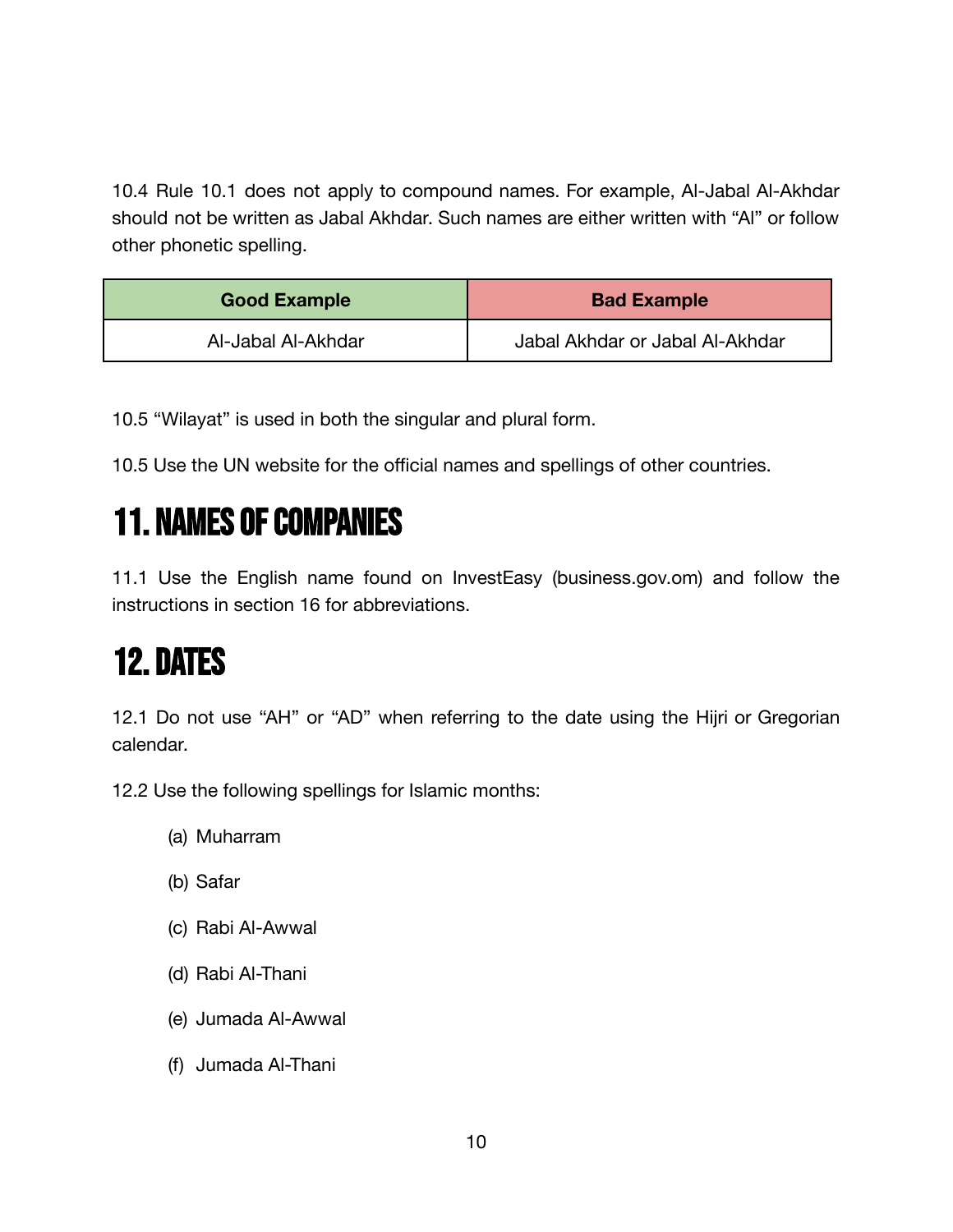- (g) Rajab
- (h) Sha'ban
- (i) Ramadan
- (j) Shawwal
- (k) Dhu Al-Qa'dah
- (l) Dhu Al-Hijja

12.3 When referring to a specific date, refer to the day of the month in digits, the month in words, and the year in digits, irrespective of how the Arabic text refers to them, especially when referring to the first day of the month.

| <b>Good Example</b>                                                                                 |                                                                    |
|-----------------------------------------------------------------------------------------------------|--------------------------------------------------------------------|
| English                                                                                             | Arabic                                                             |
| This decree shall be published in the<br>Official Gazette and comes into force on<br>1 January 2019 | ينشر هذا المرسوم في الجريدة الرسمية<br>ويعمل به من أول يناير ٢٠١٩م |

| <b>Bad Example</b>                                                                                             |                                                                    |
|----------------------------------------------------------------------------------------------------------------|--------------------------------------------------------------------|
| English                                                                                                        | Arabic                                                             |
| This decree shall be published in the<br>Official Gazette and comes into force on<br>the First of January 2019 | ينشر هذا المرسوم في الجريدة الرسمية<br>ويعمل به من أول يناير ٢٠١٩م |

12.4 In some circumstances, the months of Rabi Al-Thani and Jumada Al-Thani might be referred to as Rabi Al-Akhir and Jumada Al-Akhira in Arabic. In these cases, translate اآلخر and الآلخرة as "Al-Akhir" and "Al-Akhira".

#### <span id="page-10-0"></span>**13. NUMBERING IN GENERAL**

13.1 Do not surround numbers with brackets, irrespective of the Arabic.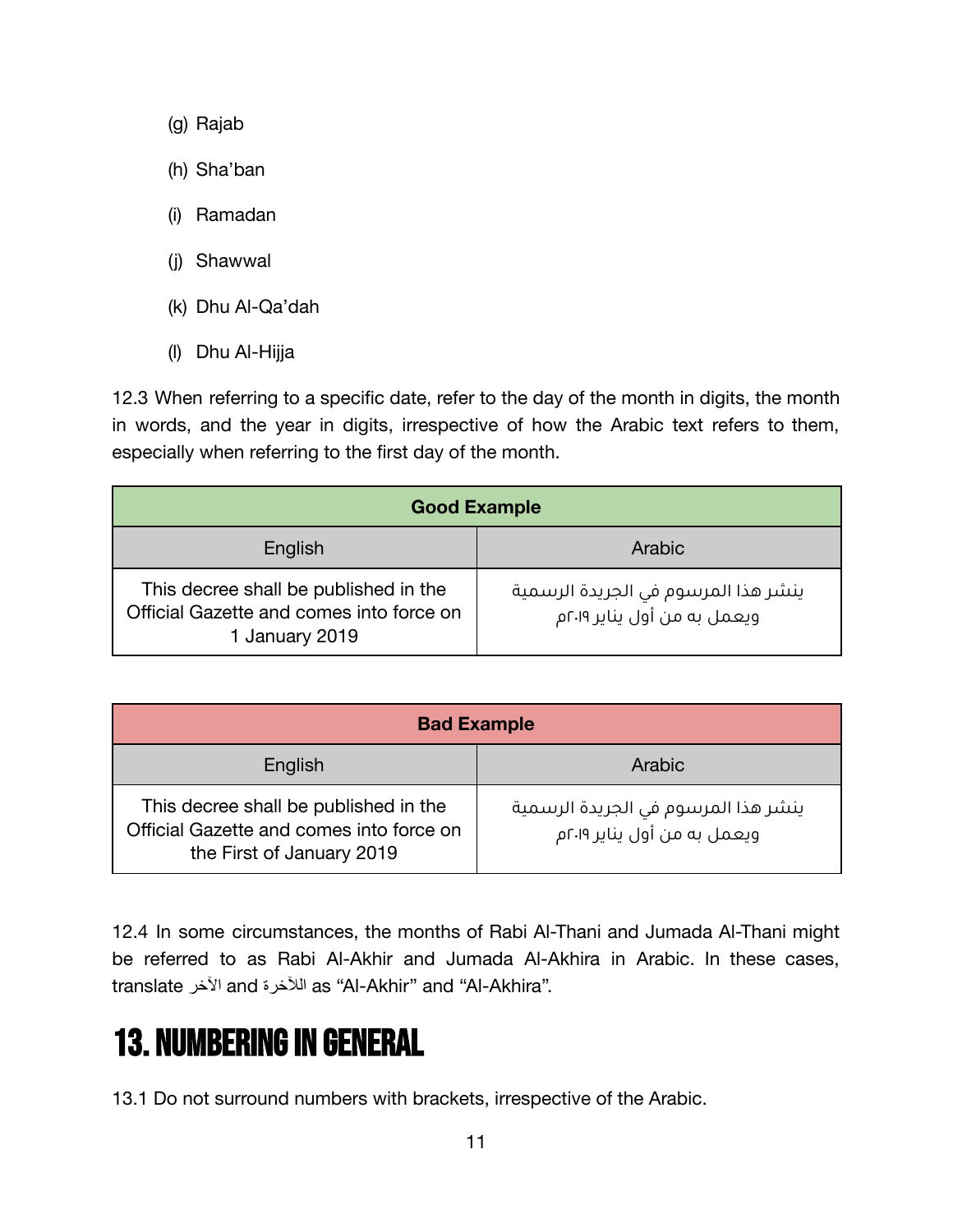13.2 If the Arabic text uses either numbers only or words only, use the same format of the original text. For example, if the Arabic text says سنوات ثالث use "three years" for the English text. If the Arabic text says أشخاص ٥ use "5 persons".

13.3 The rule above also applies to the number of parts and chapters in the law. If the law says األول الفصل, use "Chapter One" and not "Chapter 1" or "Chapter I".

13.4 If the Arabic text uses both numbers and words to refer to a number, put the number first without brackets, then follow this with the words in brackets.

| <b>English</b>                                                | <b>Arabic</b>                          |
|---------------------------------------------------------------|----------------------------------------|
| Provided the grievance is submitted<br>within 60 (sixty) days | على أن يقدم التظلم خلال (٦٠) ستين يوما |

13.5 Use commas as thousand separators in long numbers (e.g. 1,000,000). Use a hyphen for numbers spelled out in words between twenty-one to ninety-nine.

### <span id="page-11-0"></span>14.CURRENCY

14.1 The Omani currency should be referred to as Rial Omani and not Omani Riyal or any other variation. The references to the currency should be in most cases singular.

| <b>Good Example</b> | <b>Bad Example</b>                    |
|---------------------|---------------------------------------|
| 1,000 Rial Omani    | 1000 Omani Riyals or 1000 Rials Omani |

14.2 In cases where abbreviation as used, use OMR and not RO.

### <span id="page-11-1"></span>15.PUNCTUATION

15.1 Listing items in a sentence:

15.1.1 Use the Oxford comma, i.e. insert a comma before the final item when listing items in a sentence (e.g. apples, oranges, and watermelons).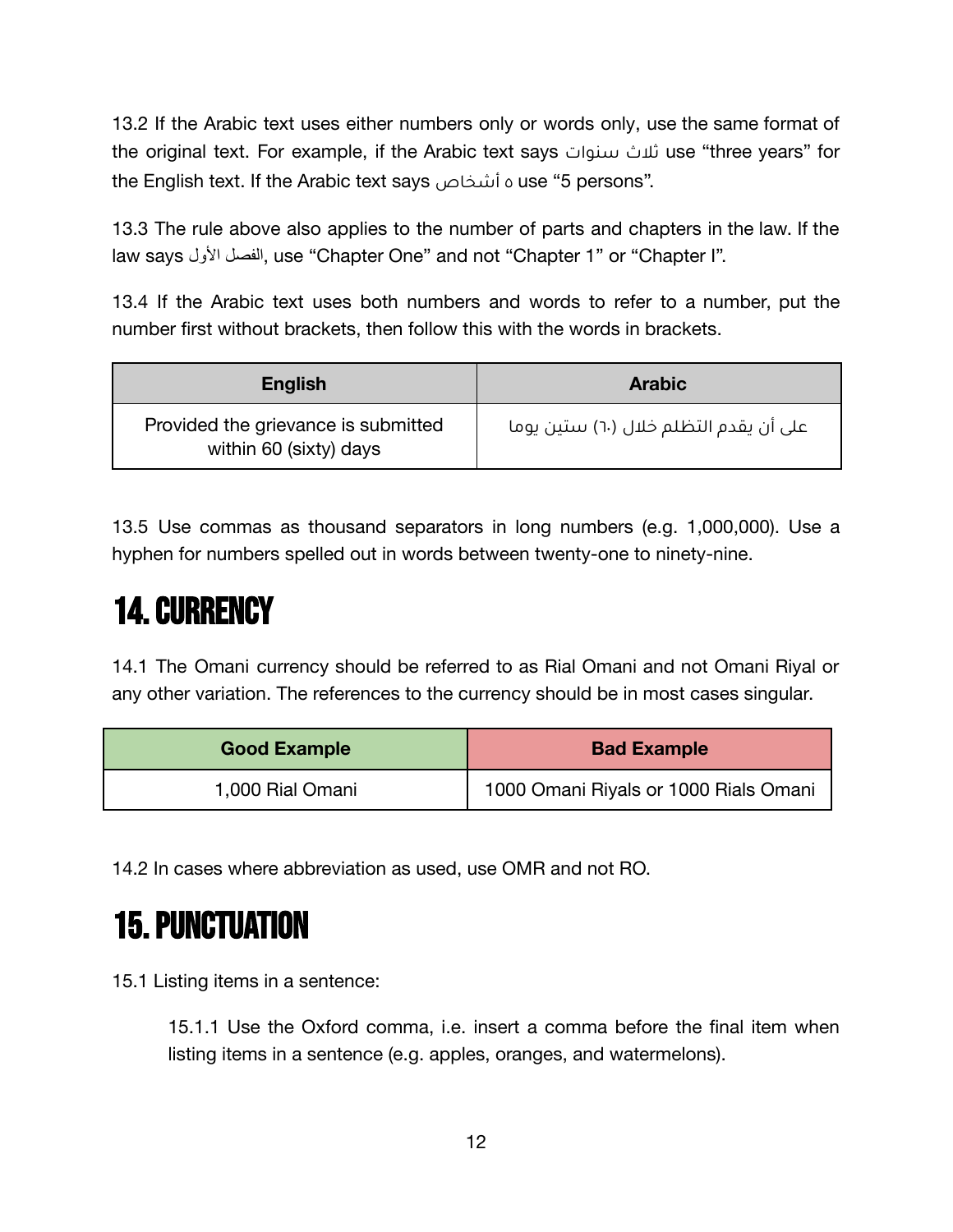15.1.2 If you list a number of items in a single sentence (e.g. apple, oranges, and watermelons), you can use a semicolon to separate the items only if one of the items itself has a comma in it.

#### **English**

The following must be complied with:

Conditions and procedures for granting, renewing, and transferring fishing licences, and licences for activities relating to aquatic living resources, and scientific research, studies, and experiments; their duration; and cases where it is administratively permitted to suspend, withdraw, or revoke the licences.

#### **Arabic**

يتطلب مراعاة اآلتي:

يشروط وإجراءات منح وتجديد ونقل تراخيص الصيد وتراخيص الأنشطة المرتبطة بالثروة المائية الحية والبحوث والدراسات والتجارب العلمية ومددها والحاالت التي يجوز فيها وقف أو سحب أو إلغاء التراخيص إداريا.

14.2 Avoid using apostrophes when showing a relationship of belonging between one thing and another, and use the phrase "of the" instead (e.g. use "the employees of the ministry" instead of "the ministry's employees".)

14.3 Whenever it is required to use quotation marks in the translation, always use "double" quotation marks and not 'single' quotation marks. Make sure that you use "curly" quotation marks and not "straight" quotation marks.

14.4 In some cases, the Arabic text might use brackets as an alternative for using quotation marks to merely emphasise the word. In this case, use double quotation marks instead of brackets.

14.3 In contexts where the Arabic uses a dash as an alternative to commas or brackets, use the *em dash* (—) and not the standard dash (-).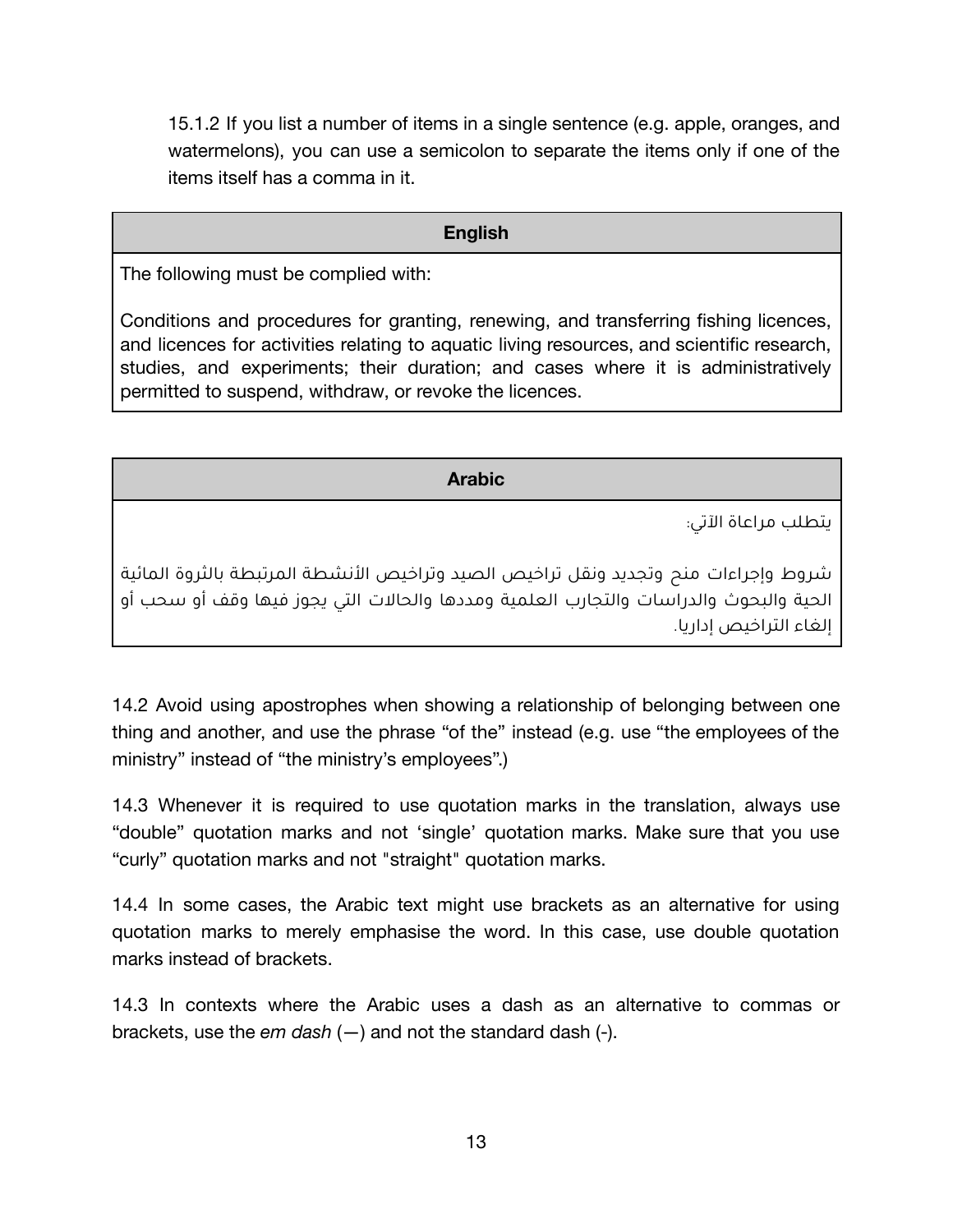# <span id="page-13-0"></span>**15. BULLET POINTS**

15.1 Avoid using dashes in bullet points.

15.2 Use a period as a postfix if digits are used to number bullet points.

15.3 Capitalise the first word of each of the items listed in bullet points.

15.4 Use brackets if letters are used to number bullet points, and use lowercase letters.

15.5 End your bullet points with a period (.) not a comma (,) or a semi-colon (;).

| <b>Good Example</b>                | <b>Bad Example</b>                 |
|------------------------------------|------------------------------------|
| 1. The following items are banned: | 2- The following items are banned: |
| (a) Apples.                        | A- apples;                         |
| (b) Oranges.                       | B- oranges; and                    |
| (c) Watermelons.                   | C- watermelons.                    |

15.6 For multi-level lists, follow the Arabic structure generally, but utilise roman numerals if the list uses a combination of letters and numbers in the order of 1(a)(i).

| English                              | Arabic                           |
|--------------------------------------|----------------------------------|
| 1. Item 1 in the list:               | ١. العنصر ١ في القائمة الأساسية: |
| (a) Item A in the second-level list. | أ- العنصر ١ في المستوى الثاني.   |
| (b) Item B in the second-level list. | ب- العنصر ٢ في المستوى الثاني.   |
| (c) Item C in the second-level list: | ج- العنصر ٣ في المستوى الثاني.   |
| (i) Item 1 in the third-level list.  | ١-العنصر ١ في المستوى الثاني.    |
| (ii) Item 2 in the third-level list. | ٢-العنصر ٢ في المستوى الثاني.    |
| 2. Second item in the main list.     | ٢ العنصر ٢ في القائمة الأساسية.  |

# <span id="page-13-1"></span>16. ABBREVIATIONS

16.1 Do not put periods between the letters of abbreviated words (e.g. LLC).

| <b>Good Example</b> | <b>Bad Example</b> |
|---------------------|--------------------|
|                     |                    |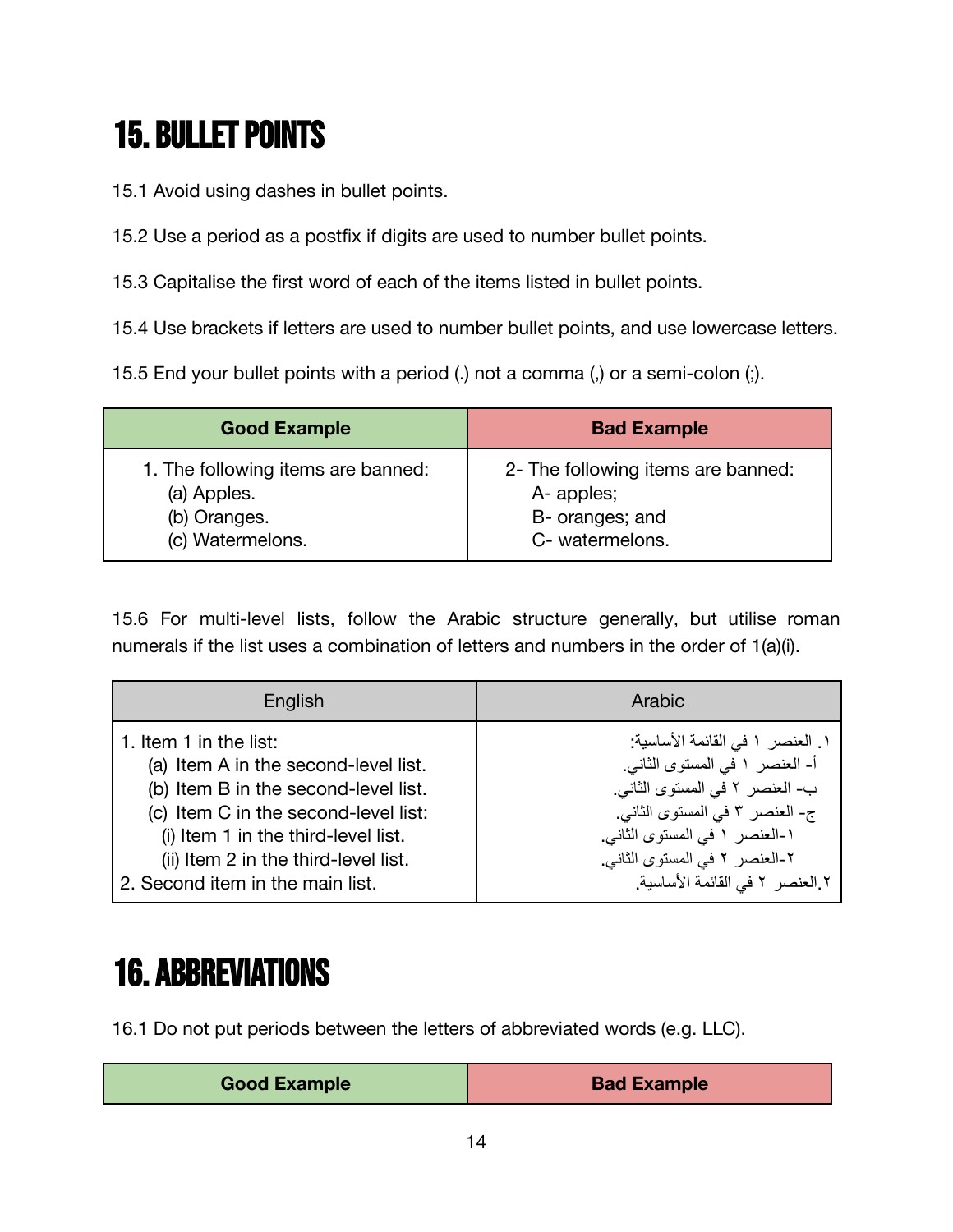16.2 Use the following abbreviations:

| <b>English</b> | <b>Arabic</b> |
|----------------|---------------|
| <b>LLC</b>     | ش م م         |
| <b>SAOC</b>    | ش م ع م       |
| <b>SAOG</b>    | ش م ع ع       |
| <b>SPC</b>     | ش و و         |

### <span id="page-14-0"></span>17.TITLES OF AGREEMENTS

17.1 In cases where the royal decree refers to an existing agreement, use the title of the agreement as found in the original English text, if such text exists, instead of attempting to create your own translation.

# <span id="page-14-1"></span>18. REPEALED TEXT

18.1 When translating consolidated versions of a law, a repealed paragraph is indicated by writing (*Repealed)* in italics.

### <span id="page-14-2"></span>19.GENDER PRONOUNS

19.1 When encountering gender-specific terms, use the gender set out in the Arabic text. Do not attempt to make the text gender-neutral by using "he/she" or using "they" instead of "he".

19.2 As an exception to the rule above, if the Arabic text refers to a legal person such as a ministry or a company, use the pronoun "it" instead of "she". This might not be very obvious in cases where functional terms such as the "operator", but reviewing the definition should make it clear if the "operator" is a legal person and not a natural person.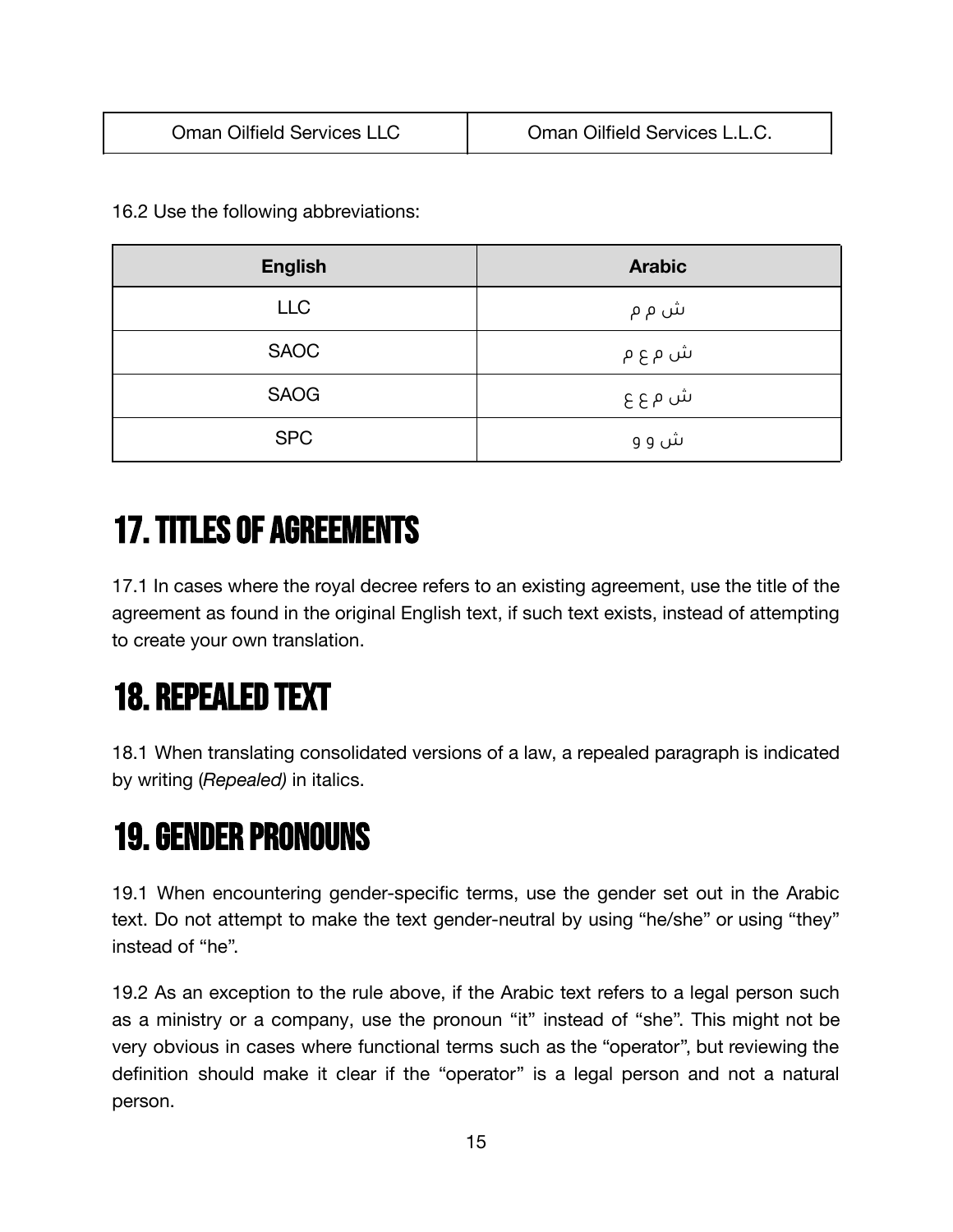# <span id="page-15-0"></span>ANNEX 1: NAMES OF WILAYAT

| <b>English</b>    | <b>Arabic</b>  |
|-------------------|----------------|
| <b>Bidiya</b>     | بدية           |
| <b>Bukha</b>      | بخا            |
| Dema Wa Taieen    | دماء والطائيين |
| <b>Dhank</b>      | ضنك            |
| <b>Dibba</b>      | دبا            |
| Jazer             | الجازر         |
| Khasab            | خصب            |
| Manah             | منح            |
| Qabil             | القابل         |
| Salalah           | صلالة          |
| Adam              | أدم            |
| Al-Kamil Wal Wafi | الكامل والوافي |
| Amerat            | العامرات       |
| Awabi             | العوابي        |
| <b>Bahla</b>      | بهلاء          |
| <b>Barka</b>      | بركاء          |
| Bawshar           | بوشر           |
| <b>Bidbid</b>     | بدبد           |
| <b>Buraimi</b>    |                |
| Dhalkut           |                |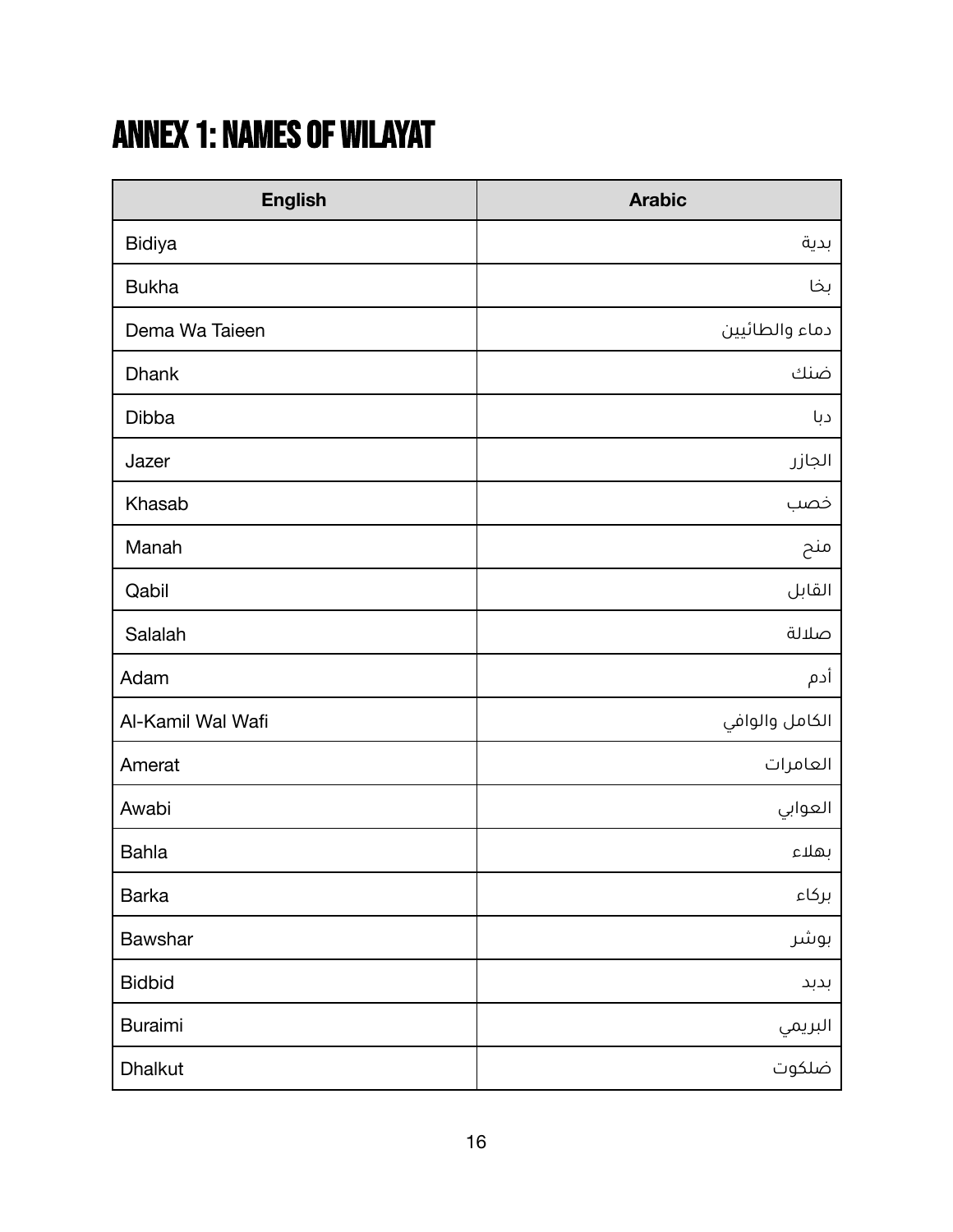| Duqm                 | الدقم            |
|----------------------|------------------|
| Haima                | هيما             |
| Hamra                | الحمراء          |
| Ibra                 | إبراء            |
| Ibri                 | عبري             |
| Izki                 | ازکي             |
| Jalan Bani Bu Ali    | جعلان بني بو علي |
| Jalan Bani Bu Hassan | جعلان بني بو حسن |
| Khabura              | الخابورة         |
| Liwa                 | لوی              |
| Madha                | مدحاء            |
| Mahdah               | محضة             |
| Mahout               | محوت             |
| Masirah              | مصيرة            |
| Mazyunah             | المزيونة         |
| Mirbat               | مرباط            |
| Mudhaibi             | المضيبي          |
| Muqshin              | مقشن             |
| Muscat               | مسقط             |
| Mussanah             | المصنعة          |
| Muttrah              | مطرح             |
| Nakhal               | نخل              |
| Nizwa                | نزوی             |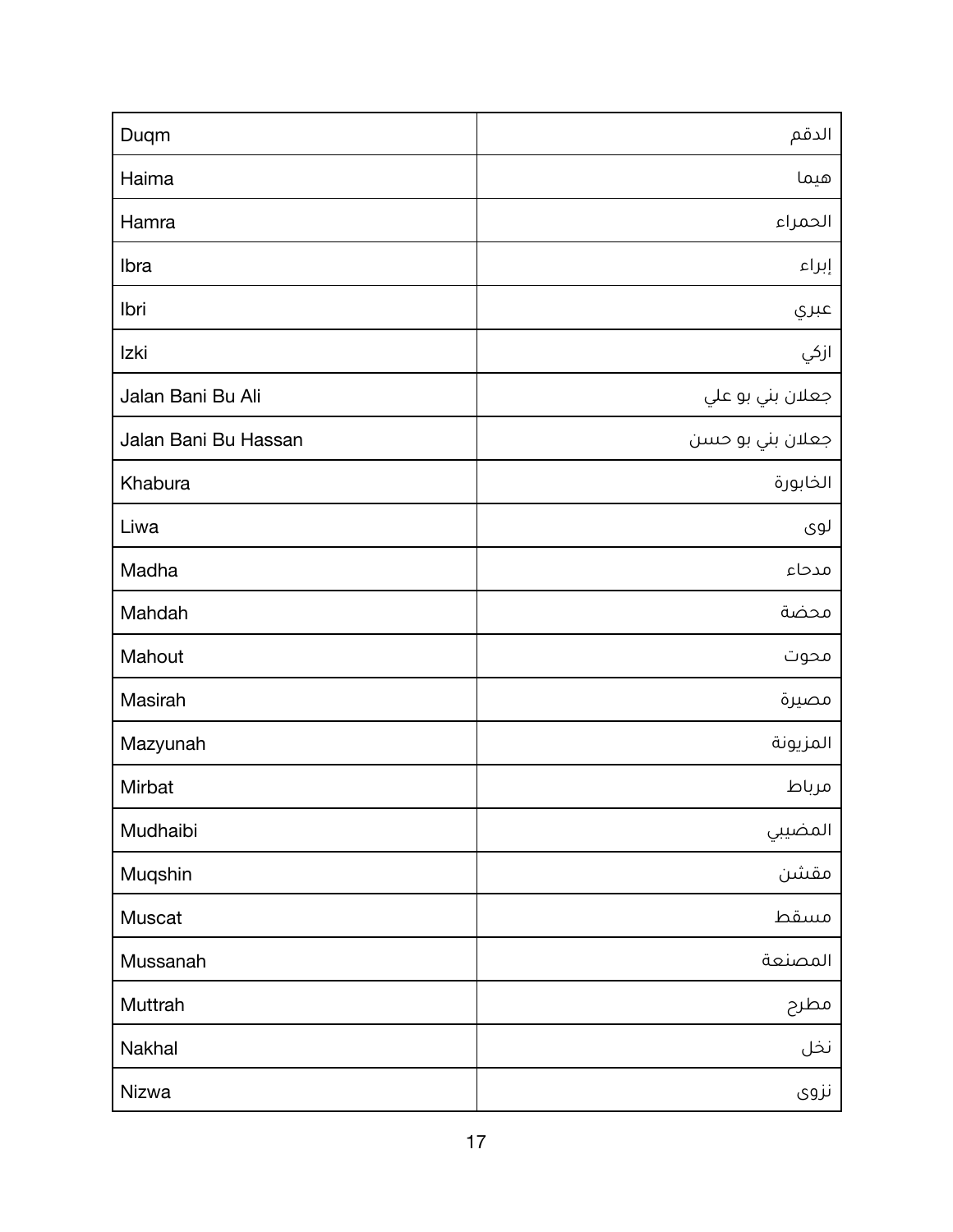| Qurayyat                         | قریات                  |
|----------------------------------|------------------------|
| Rakhyut                          | رخيوت                  |
| Rustaq                           | الرستاق                |
| Sadah                            | سدح                    |
| Saham                            | صحم                    |
| Samail                           | سمائل                  |
| Seeb                             | السيب                  |
| Shalim and<br>Hallaniyat Islands | شليم<br>وجزر الحلانيات |
| <b>Shinas</b>                    | شناص                   |
| Sohar                            | صحار                   |
| Sunainah                         | السنينة                |
| Sur                              | صور                    |
| Suwaiq                           | السويق                 |
| Taqah                            | طاقة                   |
| Thumrait                         | ثمريت                  |
| Wadi Al-Maawil                   | وادي المعاول           |
| Wadi Bani Khalid                 | وادي بني خالد          |
| Yanqul                           | ينقل                   |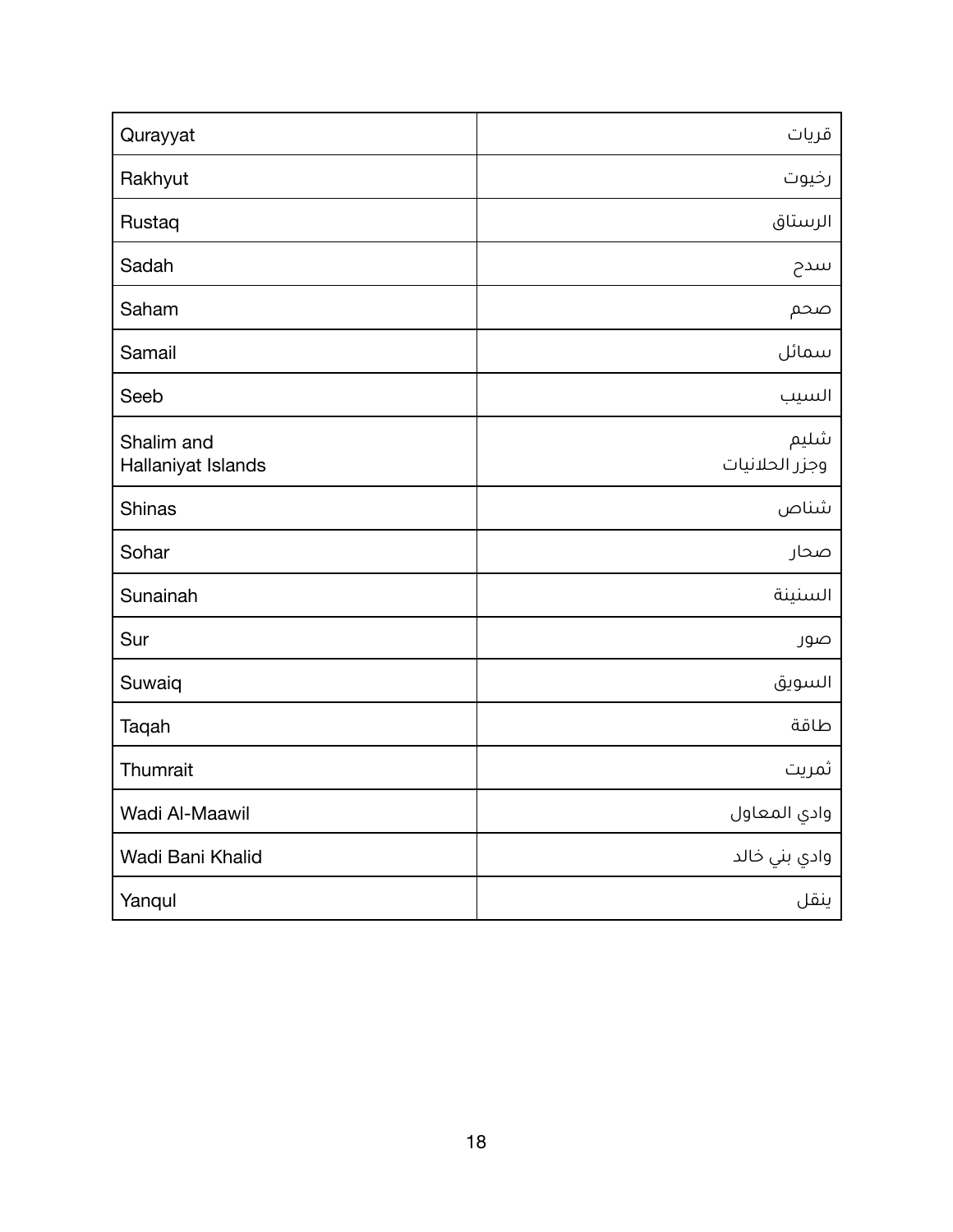# <span id="page-18-0"></span>**ANNEX 2: NAMES OF GOVERNORATES**

| <b>English</b>                 | <b>Arabic</b>       |
|--------------------------------|---------------------|
| Governorate of Muscat          | محافظة مسقط         |
| Governorate of Dhofar          | محافظة ظفار         |
| Governorate of Musandam        | محافظة مسندم        |
| Governorate of Buraimi         | محافظة البريمى      |
| Governorate of Dakhiliya       | محافظة الداخلية     |
| Governorate of Batinah North   | محافظة شمال الباطنة |
| Governorate of Batinah South   | محافظة جنوب الباطنة |
| Governorate of Sharqiyah South | محافظة جنوب الشرقية |
| Governorate of Sharqiyah North | محافظة شمال الشرقية |
| Governorate of Dhahirah        | محافظة الظاهرة      |
| Governorate of Wusta           | محافظة الوسطى       |

# <span id="page-18-1"></span>ANNEX 3: MILITARY RANKS

#### **Royal Navy of Oman**

| <b>English</b>       | <b>Arabic</b> |
|----------------------|---------------|
| Admiral of the Fleet | مشير          |
| Admiral              | فريق أول      |
| <b>Vice Admiral</b>  | فريق          |
| <b>Rear Admiral</b>  | لواء          |
| Commodore            | عميد          |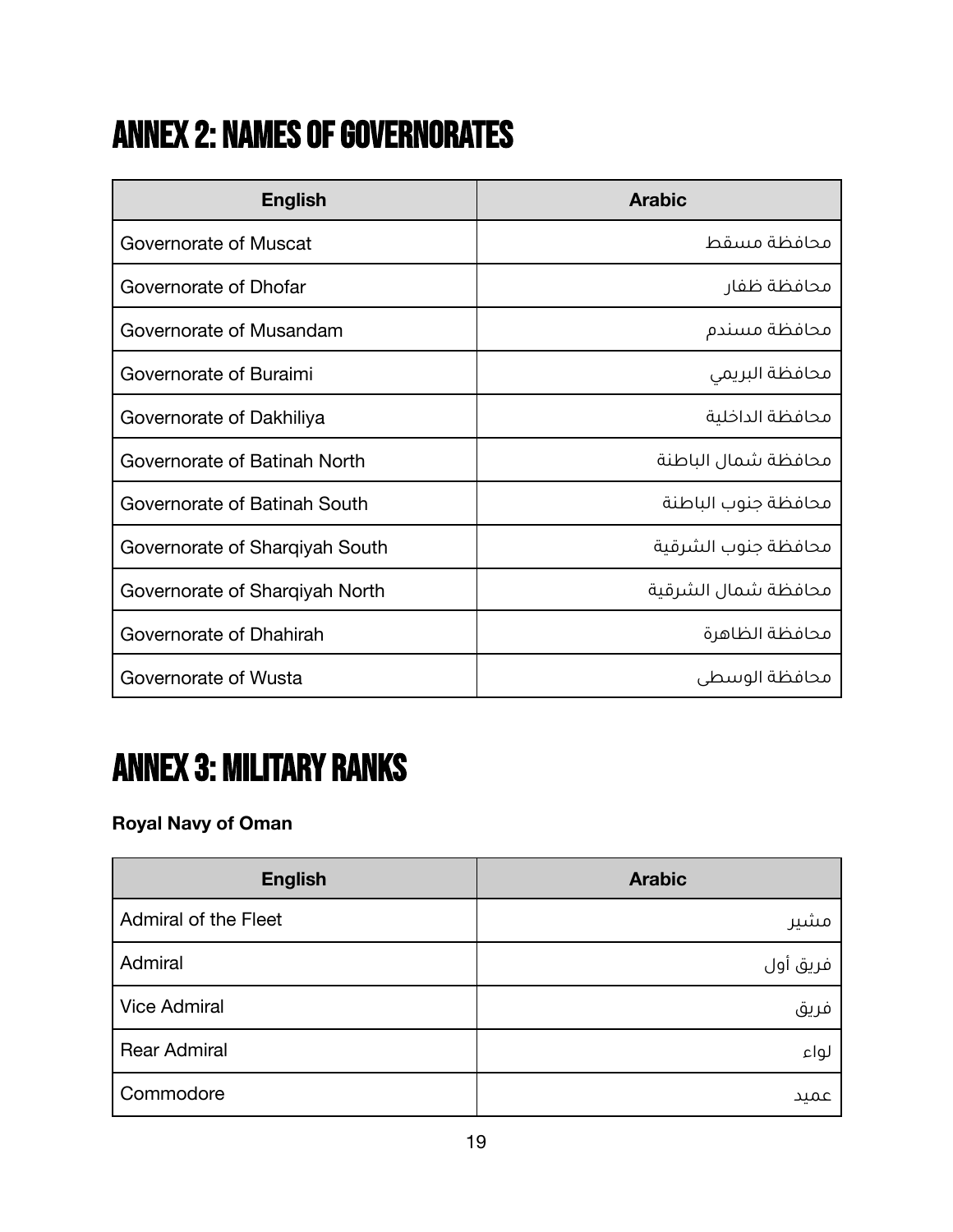| Captain                    | عقيد      |
|----------------------------|-----------|
| Commander                  | مقدم      |
| Lieutenant Commander       | رائد      |
| Lieutenant                 | نقيب      |
| Sub Lieutenant-1           | ملازم أول |
| Sub Lieutenant-2           | ملازم     |
| Midshipman                 | ضابط مرشح |
| Warrant Officer 1- (NCO)   | وكيل أول  |
| <b>Warrant Officer 2</b>   | وكيل      |
| <b>Chief Petty Officer</b> | رقيب أول  |
| Petty Officer              | رقيب      |
| <b>Leading Seaman</b>      | عريف      |
| Able Seaman                | نائب عريف |

#### **Royal Air Force of Oman**

| <b>English</b>           | <b>Arabic</b> |
|--------------------------|---------------|
| Marshal of the A.F       | مشير          |
| <b>Air Chief Marshal</b> | فريق أول      |
| Air Marshal              | فريق          |
| Air Vice-Marshal         | لواء          |
| Air Commodore            | عميد          |
| Group Captain            | عقید          |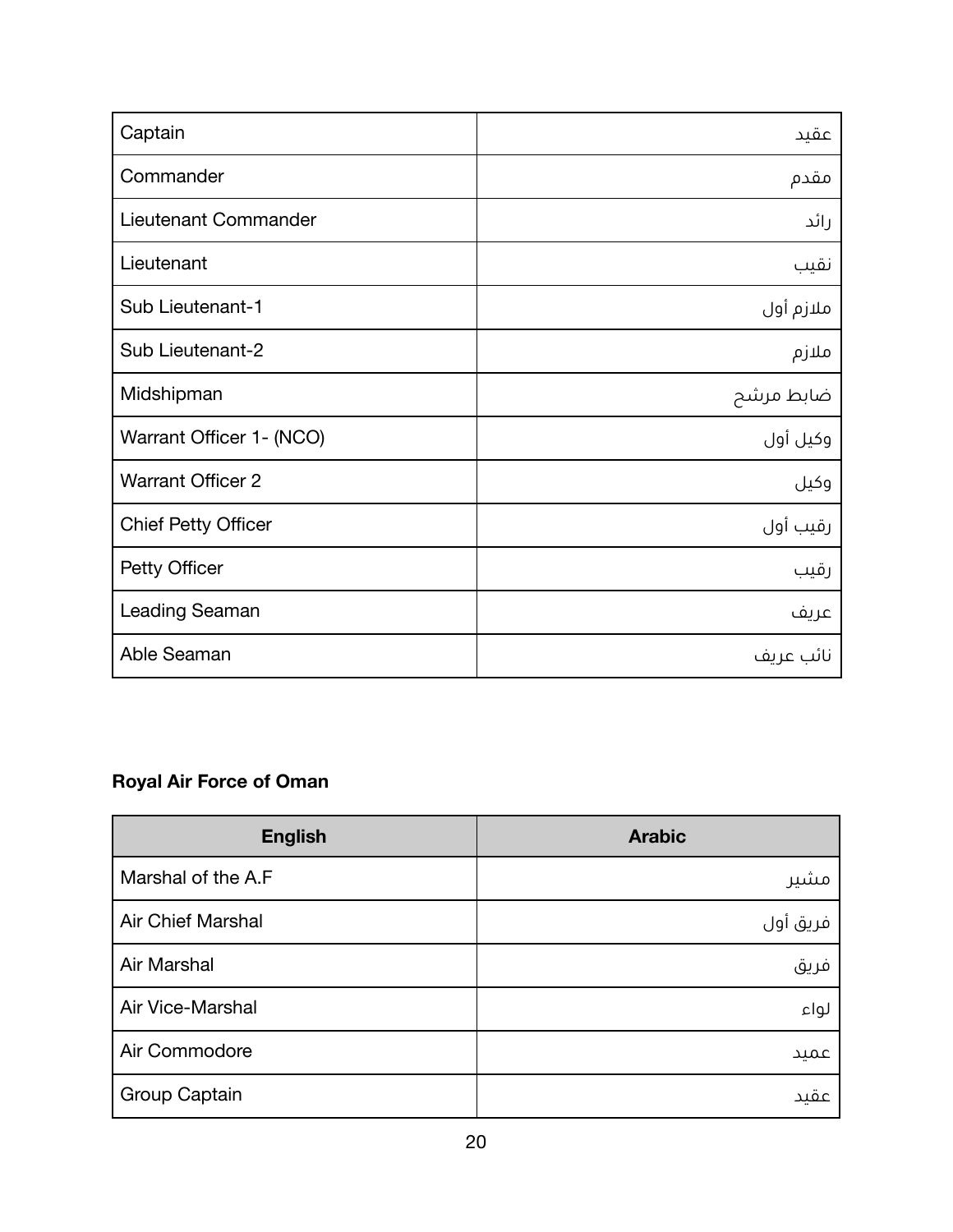| <b>Wing Commander</b>    | مقدم      |
|--------------------------|-----------|
| <b>Squadron Leader</b>   | رائد      |
| <b>Flight Lieutenant</b> | نقيب      |
| <b>Flying Officer</b>    | ملازم أول |
| <b>Pilot Officer</b>     | ملازم     |
| <b>Officer Cadet</b>     | ضابط مرشح |
| Warrant Officer 1- (NCO) | وكيل أول  |
| <b>Warrant Officer 2</b> | وكيل      |
| <b>Flight Sergeant</b>   | رقيب أول  |
| Sergeant                 | رقيب      |
| Corporal                 | عريف      |
| Aircraftman              | نائب عريف |